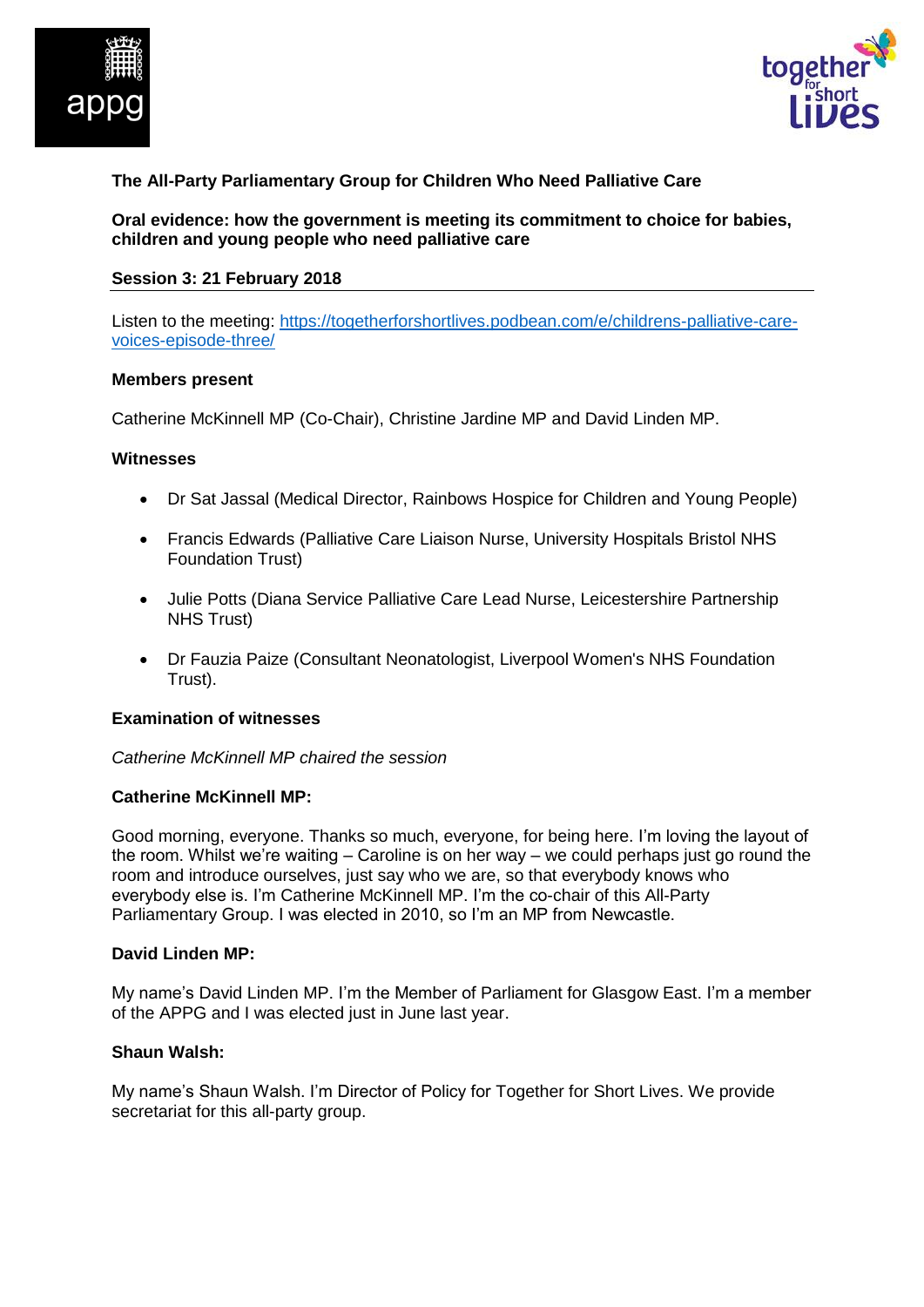## **Francis Edwards:**

My name is Francis Edwards and I'm the lead nurse for Children's Palliative Care Group and Support Services at Bristol Children's Hospital.

### **Dr Sat Jassal:**

I'm Dr Sat Jassal. I'm a man who has lots of different hats. One of those is I'm a general practitioner. I'm the Medical Director at Rainbow Children's Hospice. I also sit on the CCG board in Leicestershire as Child Health lead. I also work for NHS England as the GP lead for what was the old East Midlands for Palliative Care.

### **Catherine McKinnell MP:**

Are you wearing all of those hats today?

### **Dr Sat Jassal:**

Only the ones you want me to.

### **Julie Potts:**

I'm Julie Potts. I'm one of the Diana nurses in Leicester. I was originally a community children's nurse but have been in the service for 20 years. I have a passion for palliative care and now I'm the lead for palliative care for the service. I'm part of the East Midlands palliative care group as well.

### **Dr Fauzia Paize:**

I'm Dr Fauzia Paize. I'm a consultant neonatologist so my main day job is the bells and whistles of intensive care. I'm also a bereaved mum myself and I think from that I've developed an interest in baby loss and palliative care.

## **Catherine McKinnell MP:**

Thank you so much, everybody, for making the time to come here this morning. I know this is a really important issue for all of us, which is why we're here. Our first panel, we're going to structure this so that we ask the same questions, because this is obviously a continuous inquiry over a number of weeks. We're trying to get some consistency in the questions we're asking. If it seems a little bit structured, that's why, but obviously you feel free to talk about what you think is important in terms of the answers that you give. You don't have to answer all the questions. If you've got something to add to what somebody else has said, by all means add it but don't feel like you have to, because there'll be plenty of opportunity to share your experiences and give your opinions so that we can make the best of this inquiry. This is really to add to the report that this group is going to make. We're going to make findings from all the evidence that we've taken from all the different people that we're speaking to and we're going to make recommendations as well, coming out of it. Your time today is really valuable and will, with all good speed, feed into a very valuable report that will hopefully make lives better for those involved in this field. I'll just start with the first question. Whoever would like to answer first, feel free. Do you and your colleagues have an honest discussion with children and their families about their conditions, the fact that they are lifelimiting or life-threatening, and if so, how well do you feel these conversations are conducted? Who would like to start? Julie?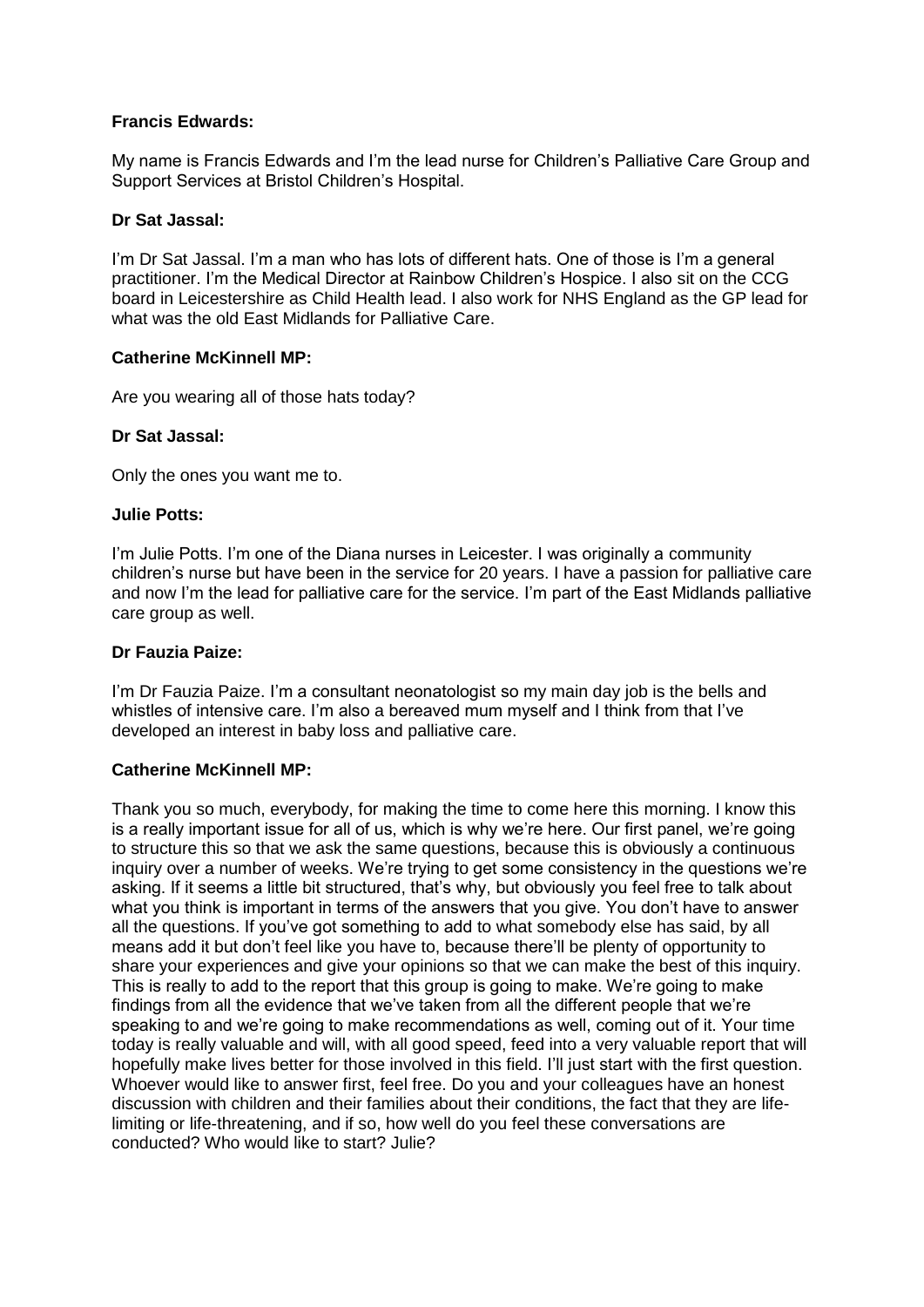### **Julie Potts:**

I've had quite a lot of involvement over the last few years in post working with professionals related to developing emergency healthcare plans. On the family experience, a lot of families don't have early discussions, maybe because they've got lots of different consultants involved. It may be because perhaps the professionals aren't sure how to approach it with the families, and very much when we're doing the emergency healthcare plans I've found that it's very varied with what skills the doctors and nurses have in how they relay the information. Sometimes there's lots of medical jargon the families don't quite understand. They'll talk about resuscitation and different levels that the family don't really know what they're signing up for. I think that the conversations aren't necessarily always open and honest because the families aren't quite on the same page as the doctors and they don't understand what they're saying. A lot of families have said through their journey they've not had those open conversations early enough. I think if we're talking about life-limiting, lifethreatening conditions, it's a difficult conversation to have, so sometimes it's not broached with the families when it should be.

## **Catherine McKinnell MP:**

Does anyone else have anything to add to that? It sounds like it's very much dependent upon the individuals concerned, the doctors concerned, and whether or not that's part of their skills set, to be able to communicate difficult conversations.

### **Dr Sat Jassal:**

I think that's certainly one of the key elements. There are a number of things to consider as well. One is that you have to approach the discussion at an appropriate stage of the child's journey. A lot of the children that we look after may be life-limited but they're not dying at that point in time, and the continual discussion about death doesn't always sit well with them and their families. It's one of these things where the conversation has to be had at an appropriate time in a sensitive manner, and those things are so dependent on the individual child and what their conditions are, where they are with their journey and where the family is as well. You do have to have a degree of sensitivity to how to approach it.

## **Francis Edwards:**

I'll also add to that and agree with what people have said is that working in the acute sector I think there a lot of professionals who don't have that skill set, and that makes it very very difficult. Also they have a place where they always feel there's something more that they can do for the child and so they offer families those different choices which then makes it very difficult for a family to engage in that. I think, as a mother, you'd want to do everything you can for your child, and if you keep being offered something, you're going to go for that. I do think some professionals have a real difficulty with parallel planning and thinking about that. For us in Bristol, it's important for us to make sure the families have the opportunity to have that discussion if they choose to have it, but also we like to change the conversation around to have a conversation about what we are going to do, rather than what we're not going to do. Sometimes those conversations seem to be very negative and it's about resuscitation and those kinds of things, but actually thinking about what we are going to do puts a completely different spin on the conversation and turns it into a positive conversation rather than a negative conversation.

## **Catherine McKinnell MP:**

That leads helpfully into the next question I was going to ask, which was: Is your approach to actually sit down with the child and with the family to make a personalised care plan, and to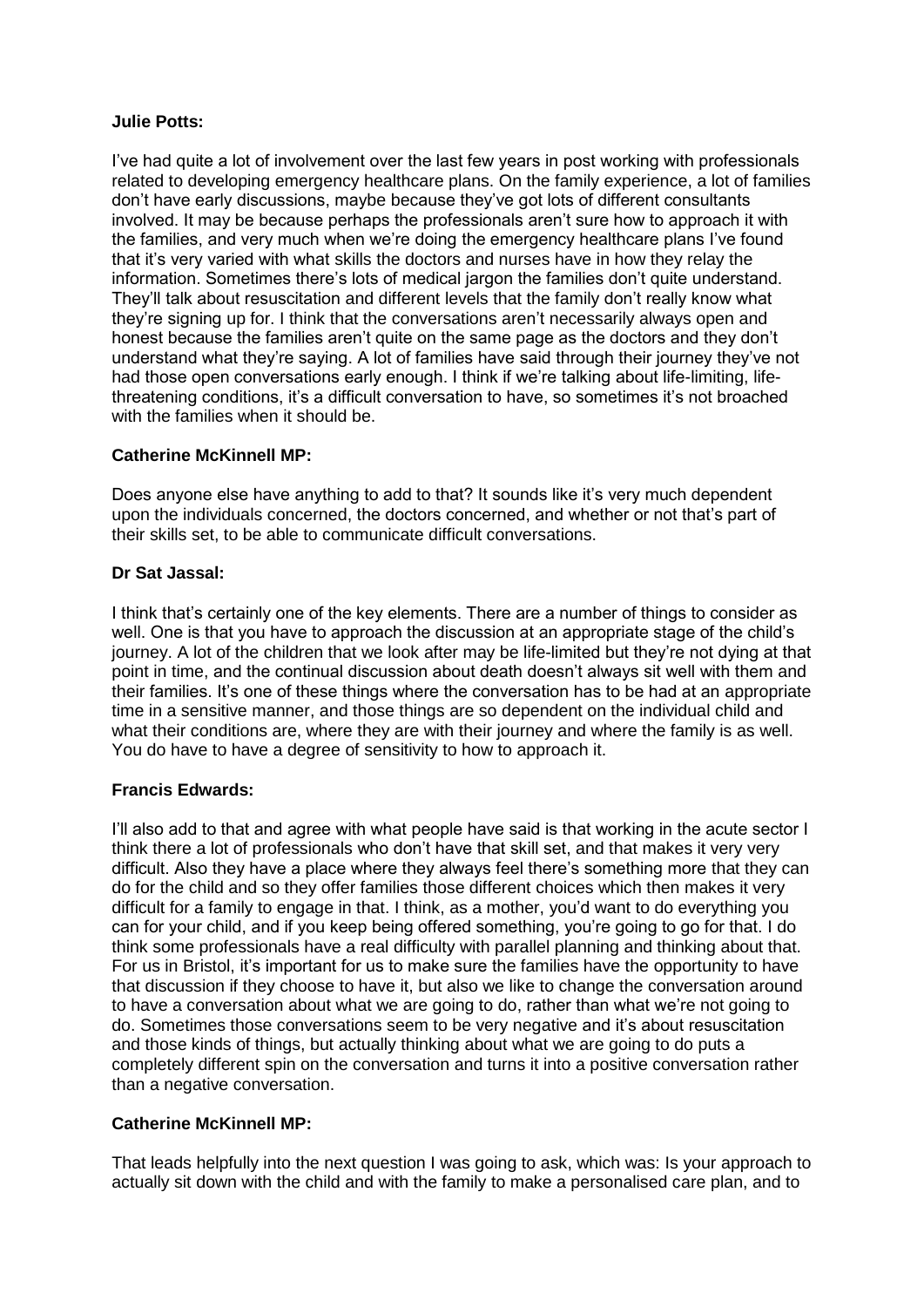what extent are those available to the family, and to what extent are they held by the doctors? How does that work in practice?

# **Dr Fauzia Paize:**

Just touching on the previous question, I work in neonatal intensive care and the majority of child death happens in the first 28 days of life, so we see a lot of death and we see a lot of parallel planning needing to be made. I do agree that we all need to be better at making those parallel plans available at 24 weeks. We give intensive care for that baby but we also need to talk about the baby might die fairly early on in that process. We involve parents every day on our ward rounds and I think the majority of units do that too, so we're always involved in the plans for their baby. What we don't do well enough is to try to discuss with them the possibility of what's going to happen if things don't go well and how we're going to manage that. We don't always write that down long enough so that people know that we've communicated that to each other.

## **Catherine McKinnell MP:**

What's your experience of personalised care plans?

# **Francis Edwards:**

We have a very positive experience if the family wish to engage in that conversation. Once you've got that engagement, we all talk to the family, be it parents and the child, depending on the age of the child and their ability, wanting to join in that conversation, and we'll formulate what we call a wishes document, an advanced care plan by another name, and once that's done, it's not a legal document, it's not set in stone. It's a fluid document, it can be changing all the time, so it's important it gets that review. Where we are in the Southwest, we cover the whole of the Southwest, South Wales, so all those care plans are shared electronically to all the people that are involved in that child's care. It's the responsibility of the person that updates that document then to share it back with all those contacts, so you've got a live document. So if a child comes into the Children's Hospital in Bristol, I will get an alert on my computer to say this child has come in and they've got a wishes document, so that we can go and see that.

## **Catherine McKinnell MP:**

But that's not a national...

## **Dr Fauzia Paize:**

No, that's a local best practice. That's what should happen elsewhere in the country but it doesn't and there are inequalities.

## **Catherine McKinnell MP:**

That's really helpful to understand. Just from a purely IT perspective, is that a document that's on a shared platform that you can all access or does it have to be physically circulated?

# **Francis Edwards:**

It's circulated electronically because you've got different providers, so if the child's under the care of the local hospice, we'll send an electronic copy to them.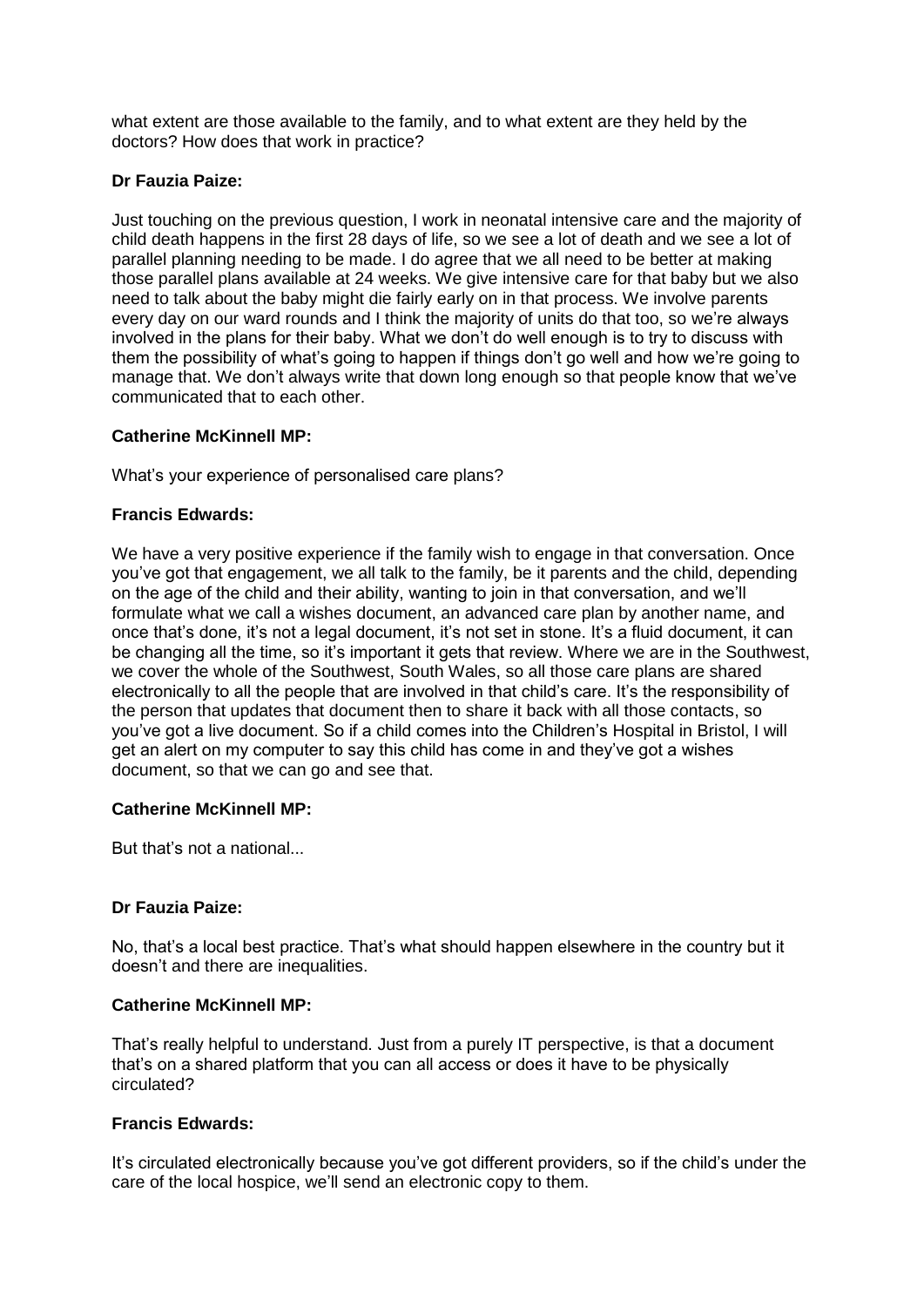So it relies on the individual and your support systems to make those updates.

### **Francis Edwards:**

But the main person who's carrying that document is the family.

### **Catherine McKinnell MP:**

OK, so the family is the coordinator, effectively.

### **Francis Edwards:**

Absolutely, and when they come into hospital, the first question they should be asked: 'Are these still your wishes?' because they may well have changed, for whatever reason.

### **Catherine McKinnell MP:**

Do you find that works? Is that the correct portfolio?

### **Dr Sat Jassal:**

It's a live document. You have to really consider it a living document. It changes as the parents' wishes change. Having the conversation is not difficult, to be perfectly honest, with parents. Parents actually welcome that discussion. Changing the document isn't difficult. Sharing the document takes up time and work. There's been quite a lot of work that's been done by Bee Wee on the national level, who's Palliative Care Lead with NHS England around how do we share information electronically. There's big issues there around computer systems all talking to each other and the fact that they don't talk to each other, and currently the shared care records systems is something that has been used more extensively within the adult world. The difficulties occur in that we prepare very complex detailed plans for children and young adults but once they transition into the adult world, the adult world lives in a world of DNAR. You either have one or you don't have one. They don't go into the complexities. As more and more children are living longer and transitioning, we're starting to see these discussions having to be had with different units about the fact that actually it's not whether you just resuscitate or not. There's more complexity to the wishes of the family and the child or the young adult.

### **Julie Potts:**

I think the education around emergency healthcare plans, advanced care plans, isn't there. Depending on if you've got somebody passionate within your organisation to promote the plans and arrange to educate the people on them, then you explain to the families very differently. Over the years they used to be called end-of-life plans many many years ago, which is wrong. They're not just for end-of-life care. Obviously we talk to each other and professionals explain to the families what these plans are, and if they're explained as if there is a way of trying to make the families make decisions about whether their child should have resuscitation or not, they're going to run away from it. We've found that a lot of families didn't want plans. They've had really bad experiences of how it's been explained to them, and I definitely think that's because of lack of education. Within my role, I'm an advocate for the plans. Since the specialist role was put in place, we've gone from 200% increase in plans over the last 18 months because we've educated the doctors, we've highlighted the need to have them, we've explained to families that if your child was going to have an emergency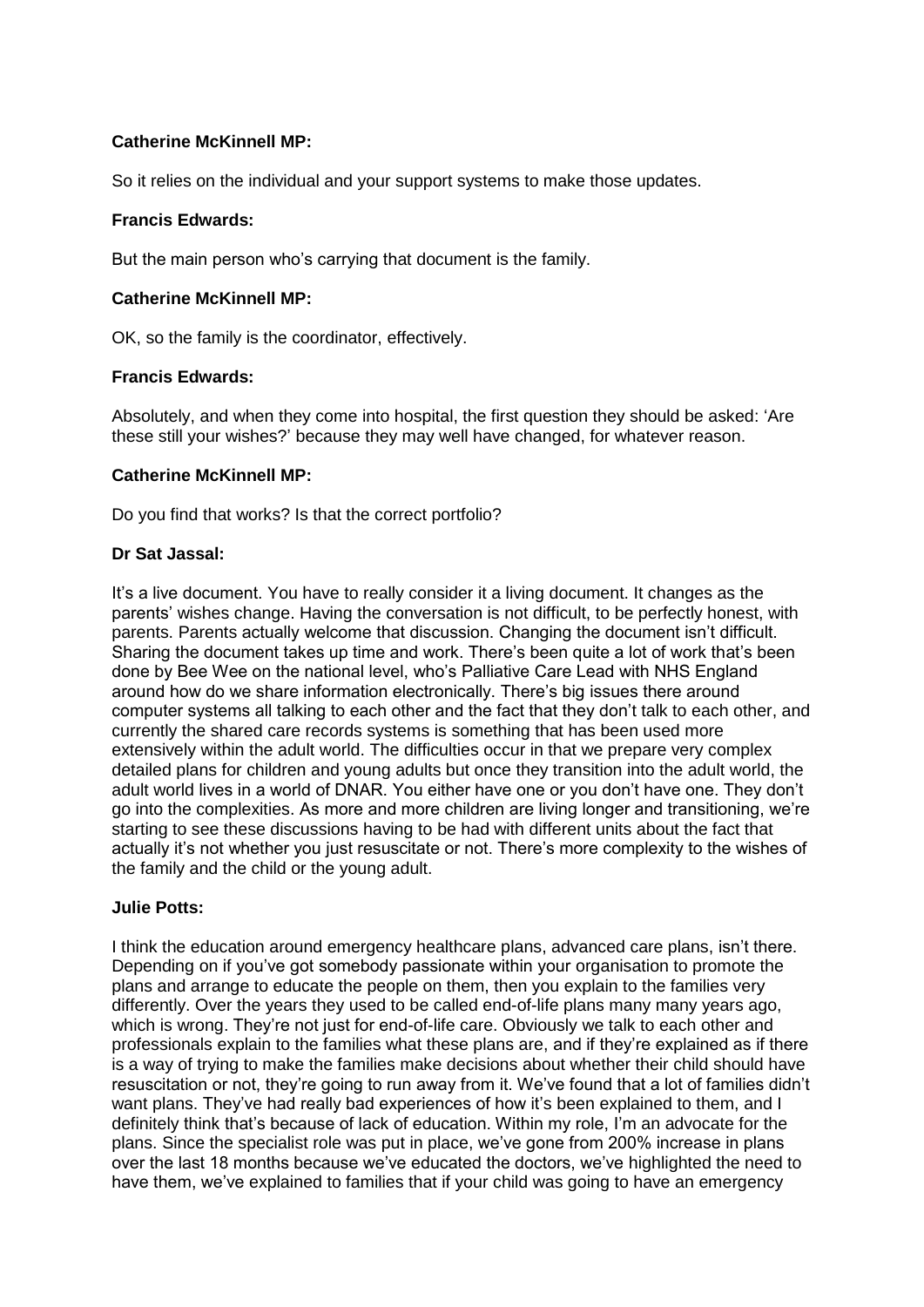situation where you need to call an ambulance or go to A&E or go to Admissions, would you want that team to have a little bit more information about your child? So that's the starting block and I've not come across a family yet that hasn't said, 'Yes, that would be really helpful, because we have to explain every time we go in.' If you can start on that process, and actually work with the doctors that's leading on it, the conversation can be a lot better and more open-minded to the family. Families that thought they were going to be written off have ended up with plans that say, 'We want everything,' but it gives details, it explains about the family's understanding of where they're at. The families aren't unrealistic most of the time about where their child's at and the child is potentially life-limiting, but a lot of families still want choices and options in care. The families that we've developed plans with have all been really positive and hang onto their plans and take it round with them. We've also had really good feedback from ambulance services to say that that information is exactly what we need when we go into a family's home. We've also had feedback from Accident & Emergency saying, 'Why on earth wouldn't somebody have thought of these plans earlier?' They say they see the same children coming in and out without any plan, so hopefully, with more education, more plans will be developed and children won't be having inappropriate escalation of treatment, but I don't think we're there yet, in Leicester anyway.

## **Dr Sat Jassal:**

The other group of people who find these plans very helpful are intensivists because the type of children that we look after are very vulnerable. They go off very quickly, they get rushed in and then the doctors have to make a judgement decision: 'Do we ventilate this child? Do we take them up to the intensive care unit?' The difficulty is knowing what the child was like before and what the wishes were. Without those, the default position is then to ventilate. Now, if you ventilate those children, actually it's not always appropriate to ventilate them because you then can't get them off the ventilator. I'm afraid that if you walked around the paediatric intensive care units around the country quite a few of those beds are filled with children who are ventilated. We could have a very interesting ethical discussion about how appropriate it is to leave a child ventilated in that situation, and are you actually being kind or not in those situations? There's a health resource issue as well because it takes six months to take those children who are ventilated off an intensive care unit, so those beds are blocked for other ill children. It costs approximately £100,000 per year to keep a ventilated child at home in terms of care packages that you have to bring together. Actually, a simple thing like an advanced care plan, where the wishes of the family, the child, can be taken into account doesn't just have benefits for the child and family but has a benefit for the health sector and the state in a major way.

## **Francis Edwards:**

To start off with, Julie makes some really good points there, and I think there is a big thing around education and about professionals distinguishing between palliative care and end-oflife care. The two of them get morphed into one and that changes the attitude of the conversation. I think there needs to be a national conversation around what we mean by children's palliative care. I think that's really really important if we're to make any progress. Just taking the point that Sat's just made, we have to ask the question: 'Who is this plan for?' Is it for the professionals or is it for the family? I think there's a bit of work that's been going on nationally about trying to create a document that can be used all over the country. That's come to a place where it's actually massive because the intensivists want this kind of information, the palliative care want this information and you end up with this massive document. So who is this plan for? Is it for the family or is it for the convenience of the professionals?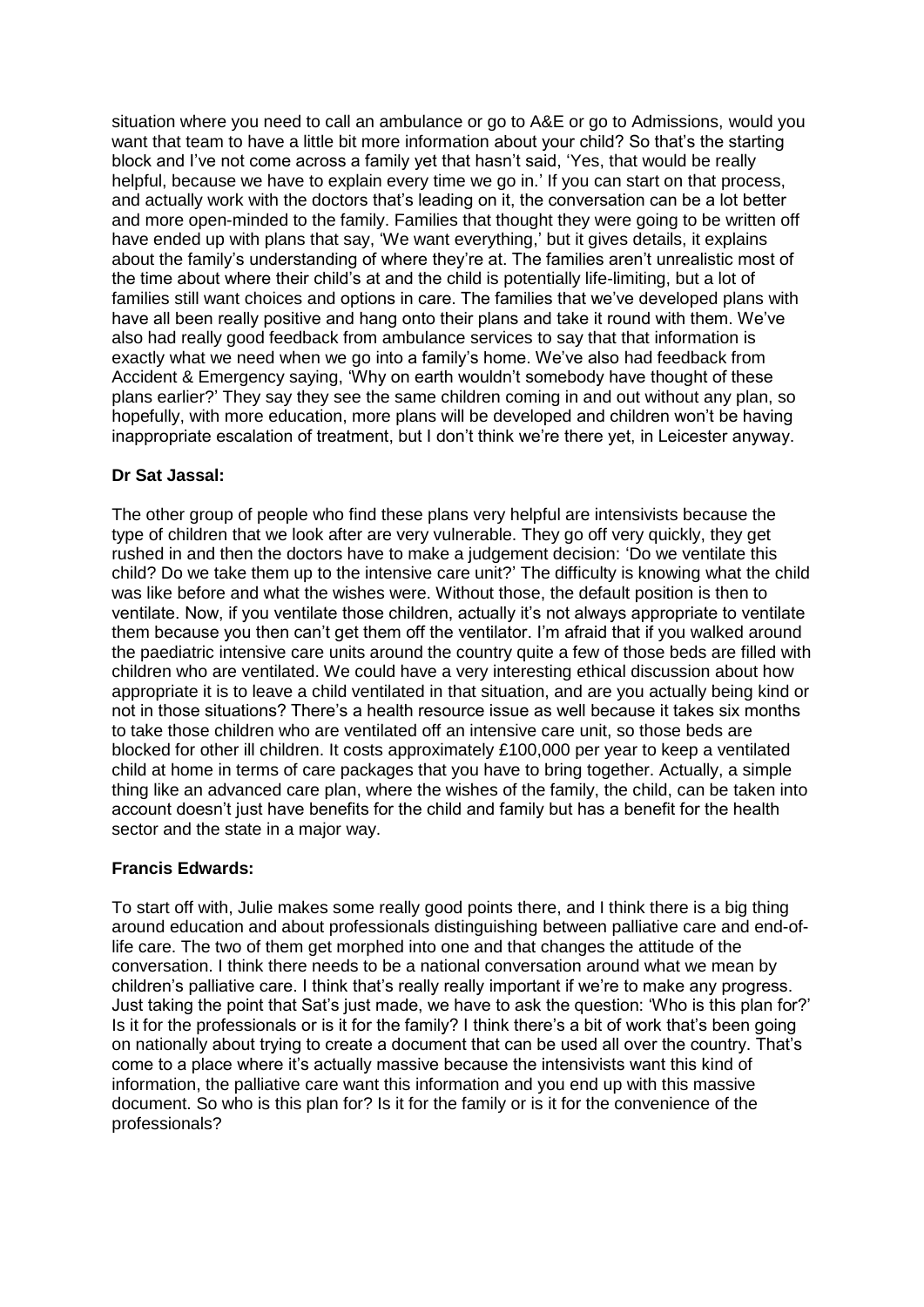### **Julie Potts:**

There this thing about, not so much the education side of it, but the problem we have sometimes I feel that we fight to get a plan for the children and it feels like we're trying to get families to sign up for something too early in their condition. We have difficulty with the different doctors that lead on the care, so you might have a child that's got potentially a community paediatrician and they may have been in and out of intensive care so the doctor involved there. Respiratory doctors are virtually always involved because children generally go down the respiratory route but they may also have a neurology oncology doctor, so we struggle to actually find a doctor that's willing to lead on it. It tends to go towards the respiratory doctors because children generally go down the respiratory route if they're poorly and then end up in intensive care, but the respiratory doctors don't always feel it's their place because they're not the lead doctor. If there was a palliative care consultant available to guide professionals, maybe that would form a link when there's lots of different consultants involved.

## **Catherine McKinnell MP:**

Francis, you made a differentiation there between palliative care and end-of-life care, that we need a national conversation about it. My next question was going to be, now that we've talked about getting those care plans in place, actually you do need to have a conversation with the parents about end-of-life choices. How does that conversation happen? What steps do you take? How do you determine at what point you are moving from one to the other? You said we need to have a national conversation about the difference, is there a way of exploring that here?

### **Francis Edwards:**

So we will have the conversation by the bedside with the family, a newly diagnosed family, and we're talking about palliative care, we'd be talking about living rather than dying, and making the most of those moments and the time that they have got, and that's really really important. Again, it's the positive kind of approach to it. But then having the conversation about, 'Well, actually, if this happens, what would you like to happen?' and then developing that over a period of time. If a child's admitted acutely into an intensive care unit, it's not right to have that kind of conversation. You'd be having a 'do not resuscitate' conversation, and then if the child survives that episode of care, translating that into a more advanced care plan. I think it's about having a conversation about what enables that to happen. I'll tell you the story of a family whose child kept getting recurrent infections, recurrently going into hospital. They've got an advanced care plan and they decided they didn't want to go anymore and they were at home, Mum and Dad and their daughter, and their child got another chest infection and they wanted to stay at home, they wanted to stay at home and then they panicked and they called an ambulance. The ambulance knew that they'd got an advanced care plan, so the ambulance turned up to the house and said to the family, 'Right, what would you like to do? What would you like us to do?' They said, 'We'd like to go to hospital.' They said, 'OK.' So they put the child and the mum in the back of the ambulance and dad followed behind in the car. The child died on the way to hospital. The ambulance pulled over, got Dad into the back of the ambulance where he could spend some time with his child and then the ambulance crew said to them, 'What would you like to do now?' and they said, 'We'd like to go home.' They said, 'Fine,' so they turned the ambulance around and took the child home. If the child hadn't got that documentation, that thought, they would have continued to hospital. It would have been an unexpected death. There would have been a post-mortem, all kinds of things would have happened. It's about what it enables to happen, rather than what it doesn't. So it's a positive kind of approach that we need to be having to this. I was at the event where the mother who launched the book.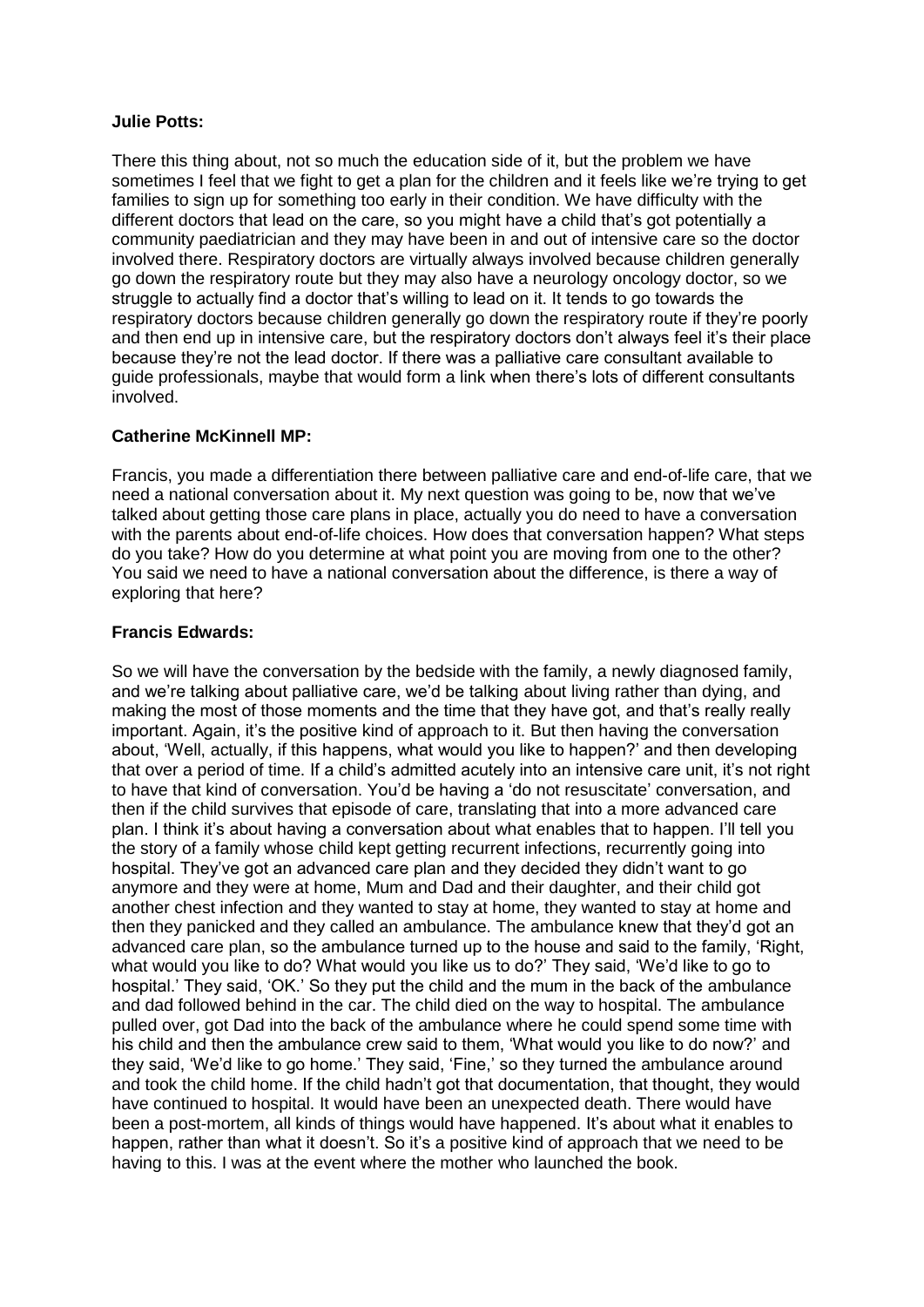## **Julie Potts:**

Sasha.

### **Francis Edwards:**

At that event, she made that very good point about more families need to understand what palliative care is. Actually, more professionals also need to understand what palliative care is.

### **Catherine McKinnell MP:**

From your experience, is it always the case that families want to be in that decision-making role?

### **Dr Fauzia Paize:**

Yes, absolutely.

### **Francis Edwards:**

They want a decision-making role but they don't want to be the main decision-makers.

### **Catherine McKinnell MP:**

They don't want to trust the health professionals to make those decisions.

### **Dr Fauzia Paize:**

It's teamwork, isn't it. It's a collaboration between yourselves and the families. We need to make these plans, we need to make these decisions. From my point of view they don't always lead those discussion because, for me, we've known the babies as long as the parents have, so we've known the parents who've taken them home and looked after these children at home for a long time and then are accessing the services, but you make those plans. We tend to leave more of those discussions about moving towards end-of-life care when intensive care isn't the right thing for babies, but you're doing it in partnership with the families. You should always be doing it in partnership with the families.

## **Dr Sat Jassal:**

You have to be slightly careful here because it's not 100 per cent. Sometimes it's frightening for parents to make those tough calls. It's very difficult for a parent.

## **Dr Fauzia Paize:**

But they should be involved.

### **Catherine McKinnell MP:**

That is the question I ask which was not: Should they always be involved? It was: Should they be in the driving seat in the sense that the ambulance in that case is saying, 'What would you like to do?' and I think sometimes, I imagine, as a parent, you aren't necessarily seeing it as clearly as a medical professional is. You might be terribly distressed and it's a very difficult position to be in to have to make life and death decisions and choices, and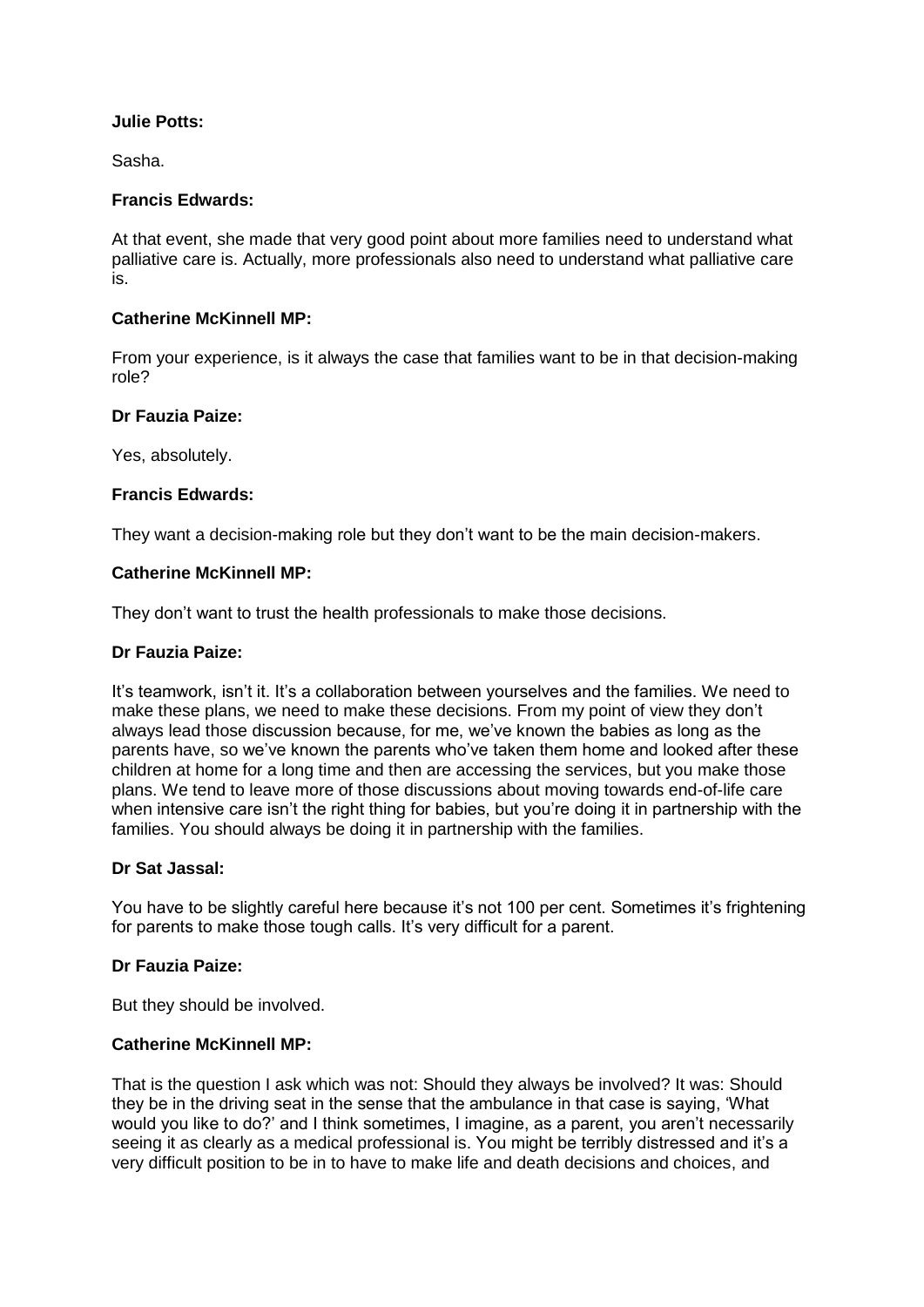that's what I was getting at, not that you would ever exclude a parent from that decisionmaking process.

### **Julie Potts:**

I think it sometimes takes it away from the parent that they've not got that responsibility because a doctor agrees with them where they're at. I definitely think it empowers the family to then make that decision because obviously that plan would have said, 'This child does not need to go into hospital if they suddenly die. They could go to a hospice. The family potentially would like to choose that option to stay at home.' It gives them more options and we're really open with them that if a child dies that the coroner will need to be involved and the police will need to be involved if it's quite sudden and they haven't got a plan and they've not seen their doctor for a while. When the ambulance is called or the doctor arrives, they will contact the Coroner and say, 'Where do we go, what do you want to do?' They'll take the history and then the coroner will support whatever decision they want to make but it still enables families to stay at home. I think it actually enables families to have more options. The other thing in terms of palliative care, when we bring the plans in, what we tend to do is we've got a system at the moment that we look at the children we look after and we go with the [inaudible 0:27:20] for whether the child's stable, unstable, deteriorating or dying. We'll look at those children and the odd palliative care child will have episodes where they're acutely unwell, so they'll get chest infections, and you find that they start to have those infections perhaps more frequently at the beginning when they're quite young and vulnerable, or they have them along the journey. So they have this up and down process. What I start to do is have those conversations with the family at that point and say, 'As your child is quite vulnerable at times and may need to access services, this may be a time to look at a plan so that everybody's aware of what their wishes are and the doctor's medical opinion is.' It just helps to start. It could be a full plan and I think it's easy for families then, when it's starting towards the end-of-life care, to actually start looking at the plan again and say, 'Actually, is that care appropriate now? Is that in their best interests? Will that prolong life or cause them more discomfort?' A plan starting from the beginning, say with an oncology child, where everybody's been trying to fight for their care and trying to keep them alive with every single treatment going and just that last bit of chemo might help when we know that the end result is that the child is palliative and will eventually die, those poor families then have those discussions all of a sudden all in one go, whereas I think we could have had those discussions to say, 'Your child is palliative, he's got a palliative oncology condition, let's write a plan for if they become suddenly unwell, so that when later on it gets to that stage, it's an easier conversation to approach because they know the form already and they've been having it.'

## **Catherine McKinnell MP:**

So what steps do you take to move into that space of talking about end-of-life care? Do you have a protocol?

## **Dr Fauzia Paize:**

Common sense.

## **Dr Sat Jassal:**

There's no protocol. You just look at the child, you look at the family and you have that discussion. Call it clinical skills, call it common sense, we just tend to pick up those discussions.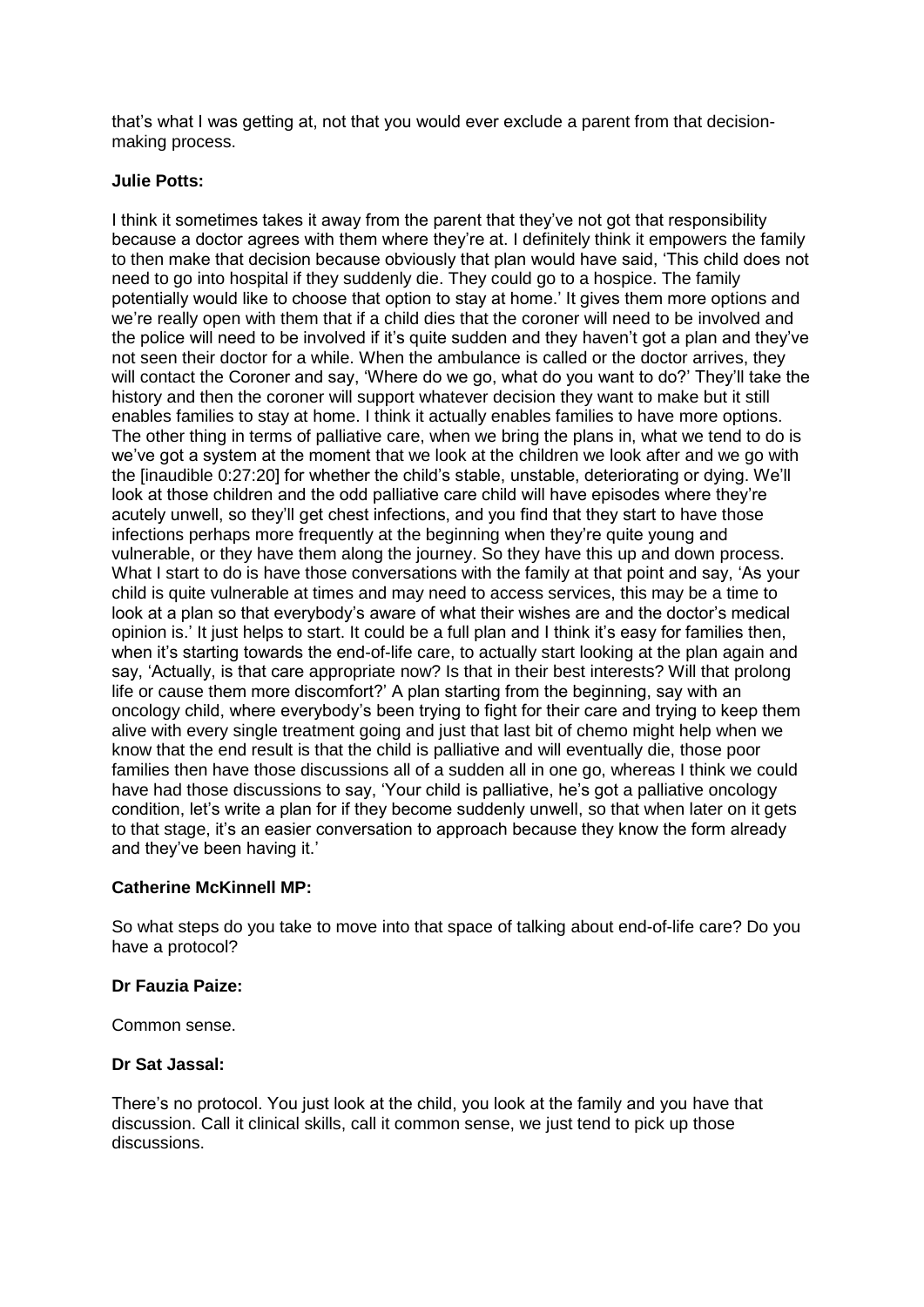But do you think that's happening correctly in all cases?

# **Dr Fauzia Paize:**

I don't think there's enough parallel planning happens, there's not enough conversations that start early enough. A big part of my work is antenatal care, because palliative care can start in the antenatal period with something detected on scans, and we need to make plan A, B and C for what's going to happen for them. The best clinical situation is the baby's going to be born, ranging from they're going to die in the delivery room and sometimes in our care those conversations don't happen early enough so they can happen maybe at 30 weeks if the woman's gone into pre-term labour. I'm sure that's [inaudible 0:30:15] paediatric palliative care as well, that the conversations... Everyone loves to be proved wrong if you're planning for end-of-life care but they don't die, that's fine, but it's to actually make that plan in the first place and talk about it, about what's going to happen and what's important to that family at the time when they reach end-of-life care.

## **Julie Potts:**

We've got a few families I know that we've shared with them at Rainbow's Hospice as well where the children have been in NNU, the family have been told that the child will die, that they've got a very short prognosis and they're given options about going home or going to Rainbow's Hospice, so they have an emergency healthcare plan written, which is what we all need really to prevent us from having to resuscitate, and then there's a big back pedal then if the child starts feeding or starts doing a little bit better than expected. I've got a lovely letter from a family that I'll give to you that had that. She said that for the next few months, as her child started to do better, he is going to have profound disabilities, he is still palliative, but she found it was a bit of a wait and see now. You've still got your plan for 'do not resuscitate', and she felt that the services didn't all kick in place for her because there was still this wait and see from the neonatal side of things. I think it's really important that everybody parallel plans. You've got to be certain with the families, haven't you, that...

## **Dr Fauzia Paize:**

No, I don't think you do. I think you need to hedge your bets on absolutely everything.

## **Catherine McKinnell MP:**

You've got to plan for the worst, effectively, and then for the best. Would that be a fair assessment?

#### **Dr Fauzia Paize:**

Yeah.

#### **Dr Sat Jassal:**

Essentially, children are not small adults. Adults, when they die, I can pretty much predict the timescale, and they follow a trajectory that goes downwards. It might go up and down but you can work out with some simple formulas. If they're deteriorating within months, they'll die within months. If they're deteriorating within weeks, they'll die within weeks. If they're deteriorating within days, they'll die within days. That's the simple adult formula. Children, well, in some situations you may get lucky and be able to work it out, but they don't tend to do that. In my mind, it's a much more painful process for the parents to go through. I have,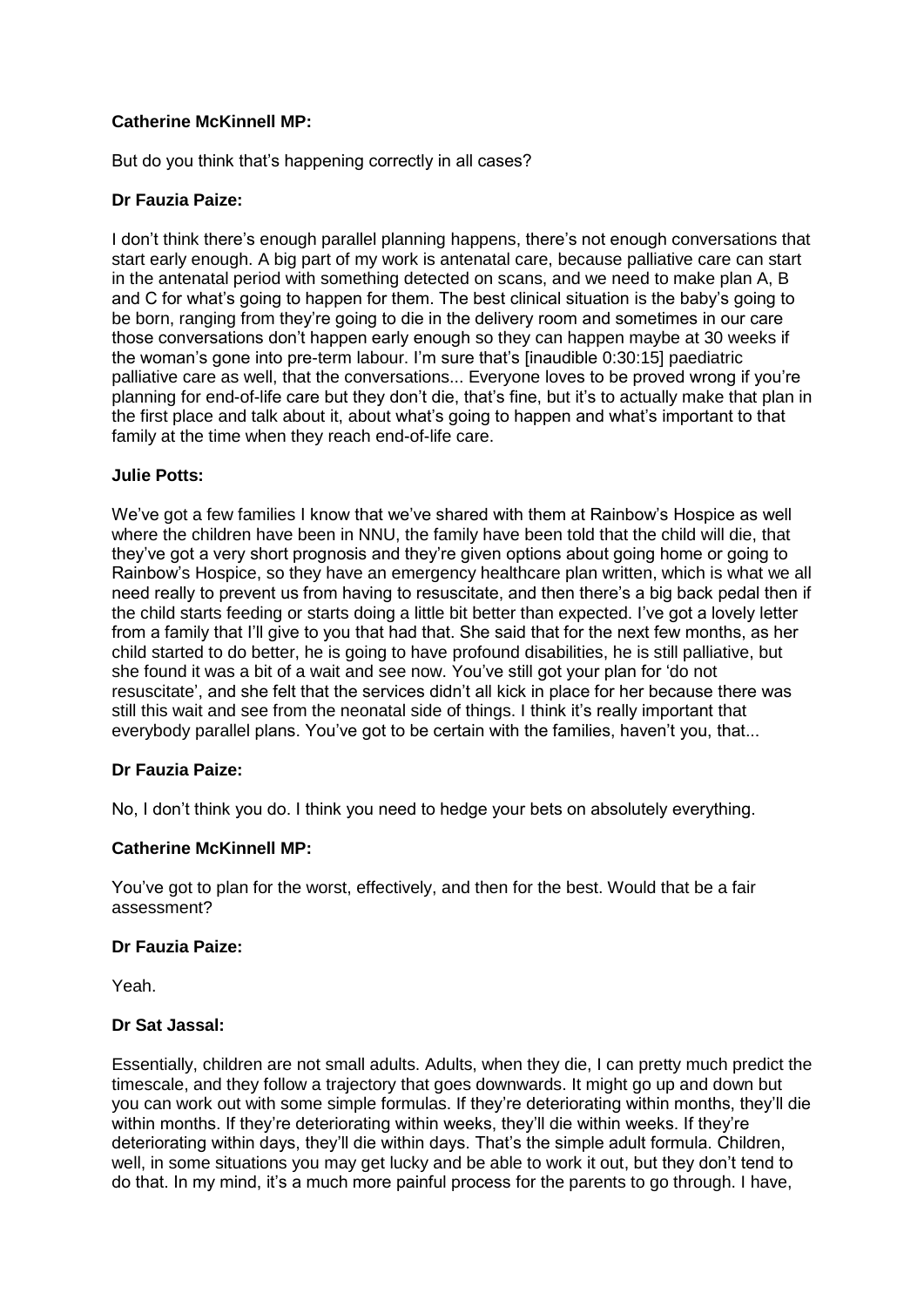over the last 25 years, said to a number of parents, 'I'm sorry, but your child's going to pass away,' and they look absolutely dreadful and they've got no colour and three days later the child's smiling at me and another two days later the family are going home with the child. We say this is the death of a thousand lashes because for the parents, emotionally, they've gone through the grief process that they're going to lose their child and the child recovers, but they're going to be back. They're back in a few months, a few weeks to go through the whole thing again and again and again. It's actually emotionally incredibly exhausting for the parents to go through that. This particularly happens to the neuro degenerative-type conditions but it can happen with a lot of other conditions. With hypoxic ischemic encephalopathy, which is what Fauzia will see lots of, these are children who've been brain damaged at birth. They're incredibly vulnerable for the first few weeks of life, so you can lose them then, but if they survive, and they shouldn't survive, because no adult could survive what they're going through, then they can carry on, and then they go into this stage of disability, and the neonatologists are better at keeping them alive through that first phase, so we're getting more children going through the disability phase now, but it's so unpredictable. You cannot work out which child will go through which process, and that causes tensions between specialists and the parents, because the parents have been told that your child's going to die and they don't. It's a very uncertain thing to work out what will happen with a child.

## **Francis Edwards:**

At the heart of that also is about trying to manage family's expectations. The key to it is the working relationship you have with that family on that journey.

### **Catherine McKinnell MP:**

How do you always ensure the best wishes of the child? You've talked a lot about the plan being is it for the medical specialist team, is it for the family? You talk a lot about the family. I appreciate they're tiny babies but ultimately is it not the child who should always be at the centre of that decision making? Obviously it is but how do you make sure?

#### **Francis Edwards:**

I think they are, and they're always there as their best interests. We might have a meeting with the family and the child can't communicate, but as professionals we'll be talking about the best interests of that child. I think it's for us to hold that because the parents might not necessarily hold that because they might want surgery or they might want their child to go on a ventilator, but we have to think about the best interests. We bring that into the agreement.

#### **Catherine McKinnell MP:**

How do you ensure that at any stage?

## **Dr Sat Jassal:**

I think the first thing to say, I would suggest, is that the majority of parents know their own children and they make the right decisions. I have children, I like to feel that when they were little I made the decisions and I would do anything for my children. I think anybody who's got children would feel that. I would say that, yes, you do hear the cases that go to court, but they're the exceptions to the rule. Mostly, we just discuss and negotiate with the family. As soon as a young adult is able to communicate with us, then we listen to what they say. If you've got an eight year old or a nine year old, you know that they're also going to be looking at their mum. They want to know from mum or dad what to do, so it does tend to be that we communicate when we can and we do listen to what the child's got to say. The majority of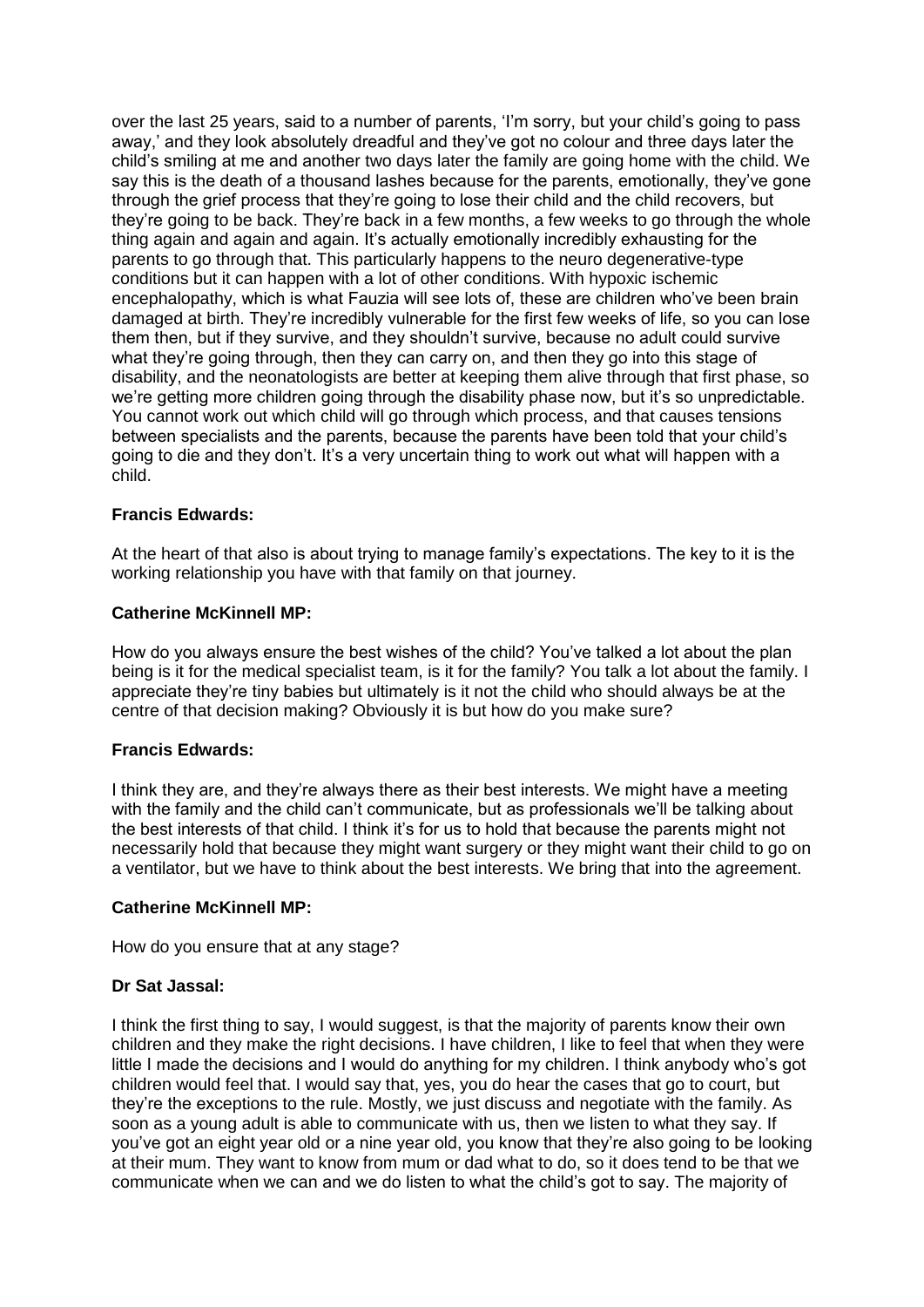parents know what they feel is right for their child. The times that we get conflict is very emotionally difficult and intensive and then we do need the courts to help us, but they're not happening all the time. They happen more often, but not all the time.

## **David Linden MP:**

Have you had examples where the child has a very different view from the parent, and how do you resolve that at that point?

# **Dr Sat Jassal:**

I had a young child who had a malignant melanoma, that's skin cancer. It had spread. He was about 11 or 12. He came to the hospice and he fought us every step of the way in terms of pain relief for himself. All he wanted to do was just go home. He didn't want any more treatment, he was fed up with everything. He wasn't depressed but these were his wishes. You have to assess whether they've got depression. At the end of the day, all we could do in that situation was discuss with the parents that this is the child's wishes and both the parents and ourselves decided that if this is his wish, and he'd made it quite clear, then all we could do is to let him go home. He didn't want lots of people around him. He didn't want the medical teams, he didn't want nurses, he didn't want anyone. He just wanted to be left alone, and actually that's how he died. He died very peacefully in his own home and he didn't have a lot of people around, just his family. So at quite a young age he knew what he wanted to do, and I think it was our duty then, even though we felt we wanted to do more for him, we felt we could do a lot more for him, but those were his wishes. We did our best in that situation to adhere to his wishes.

## **Francis Edwards:**

I just want to go back to the best interests thing as well with a live example, where the child hasn't got a voice. Just recently a child came to us who'd had a massive out of hospital cardiac arrest. Mum said he died then but he hadn't died and they were very keen to end it. They thought we should end. As a palliative care team we were there advocating for that child's best interests and saying, 'What he needs now is some time.' That came across to the parents as a very negative kind of thing. Three weeks later the dad stopped me on the stairs and said, 'I was very sorry about the way that I behaved when you came to see us but now we can see that,' and now they've got a child who has survived and is different and who they're now happy to take home. That's not unusual. We've had three of those in the last 18 months. For the palliative care team to be advocating for, promoting life, we have to work on both sides of that.

## **Julie Potts:**

I think we do have barriers with professionals and families making decisions. From my experience, the main barrier is the religious beliefs of the families and the belief that you continue treatment at all costs, or appear to be withholding treatment. I think it's having those conversations with the family in a delicate manner. Eventually, the child will deteriorate and decisions may change. I think most families wouldn't want to see their child suffer. Sometimes it's how it's put to them that you're not actually withdrawing treatment; you're actually giving treatment that's most appropriate for your child. I definitely think there are quite a few children that end up in intensive care ventilated over and over again because the families aren't willing to agree with the doctors, and maybe there's a worry about... There's been lots of court cases, hasn't there, recently. I don't know if that causes doctors to not make, or be firm about, the decision that's right for the child. I do worry that sometimes that is not happening and that children are going back in and out of intensive care when we all know that they shouldn't be. It's difficult.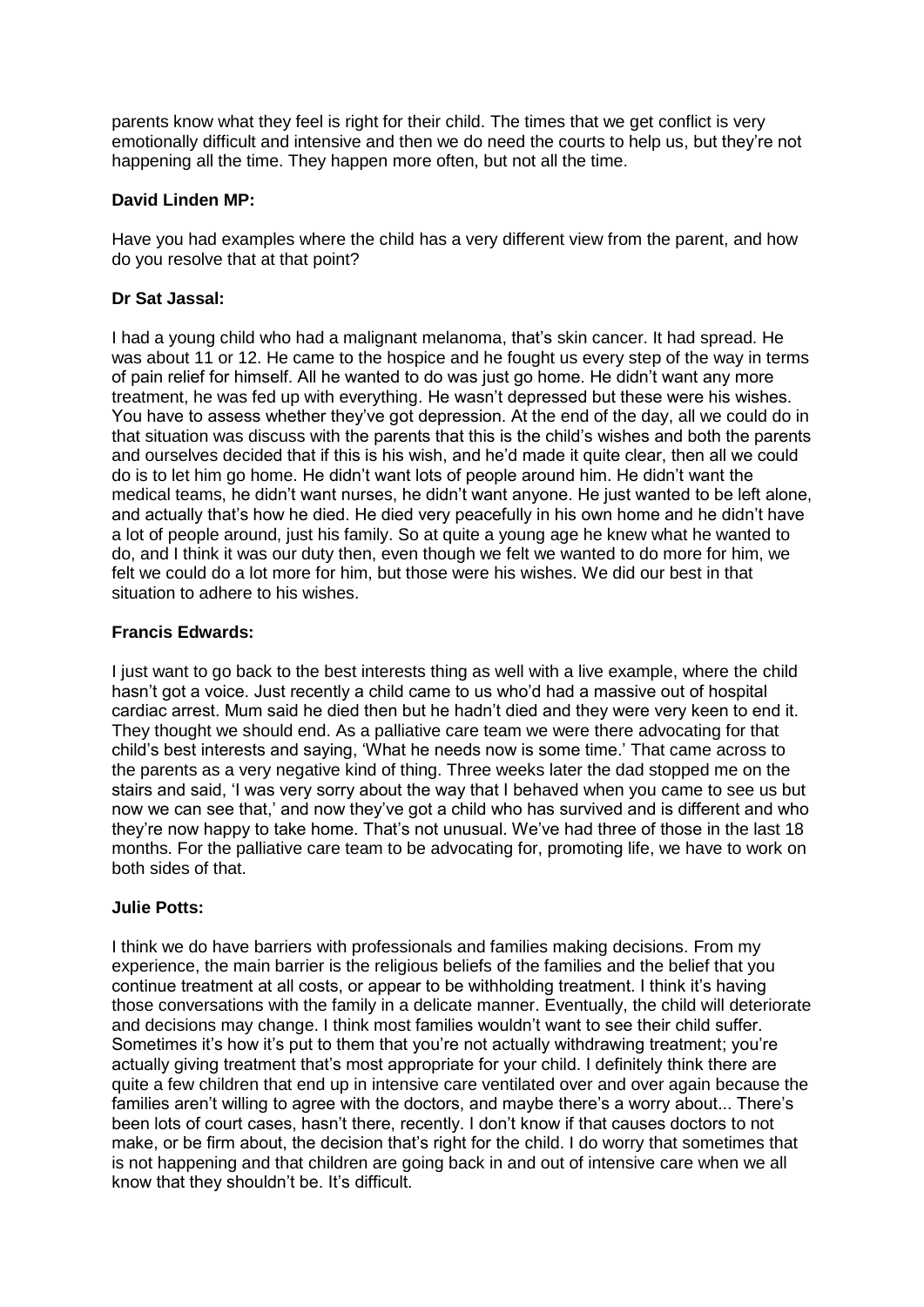# **Dr Fauzia Paize:**

Trust and building relationships is really important, to be able to trust the medical teams that you're working together to keep the child in the centre is really important.

### **David Linden MP:**

You mentioned the sensitive issues around putting together people from different religious backgrounds. Is there any central guidance issued from Government or training given about that? That is obviously a very sensitive area.

### **Julie Potts:**

They all do lots of education around different beliefs of families.

### **David Linden MP:**

Is that something you've got to go out and do yourself?

### **Julie Potts:**

We do. I don't think we've got any central. We've got a multi-cultural link worker within our team that guides us on different stuff and that really helps us but I know not all teams have got that.

### **Dr Sat Jassal:**

There was a wonderful piece of work done by Acorns Hospice which looked at different faiths and how they look at death and dying and treatment. I wrote a chapter for a textbook on how different faiths perceive things, the difficulties, you might say. The Muslim faith perceives this but within the Muslim faith you have different levels, and within Judaism they also have a belief of continuing to treat at all costs. One has to be careful not to generalise. However, there are key issues that occur where there's community pressure on families to go for treatment at all costs, even when the parents feel that they don't wish to. We've written some beautiful care plans for families and, 'We'll do this and we'll do that,' and as soon as the child heads into that journey or they get poorly, they don't just keep the child at home, they don't trigger the Diana teams, they don't trigger the community support teams; they dial 999, ambulance, even though they've said they don't want to do that and they go straight into hospital and the child dies in the A&E department. I'm afraid that those are some of the facts that we see. You can do everything, you can have everything laid out but the last-minute social pressure, cultural pressures have an effect.

#### **Julie Potts:**

We have got children with those wishes still with emergency healthcare plans that actually identify that if the child is deteriorating and it's felt at the time that it's not in the child's best interests to continue treatment, that the parents and the medical team will make that decision at the time and their own doctors will support the decision made. I think there's ways of actually wording it so that it supports the family in their want to progress with treatment but also gives the emergency services the ability to know the family's... The families aren't naive. They know that their child is deteriorating but just want to know that their best interests... We've got quite a few families that have perhaps died in Accident & Emergency with plans and the staff have been guided afterwards and found the plan useful to know where the family are at. There's still a place for that plan for those children.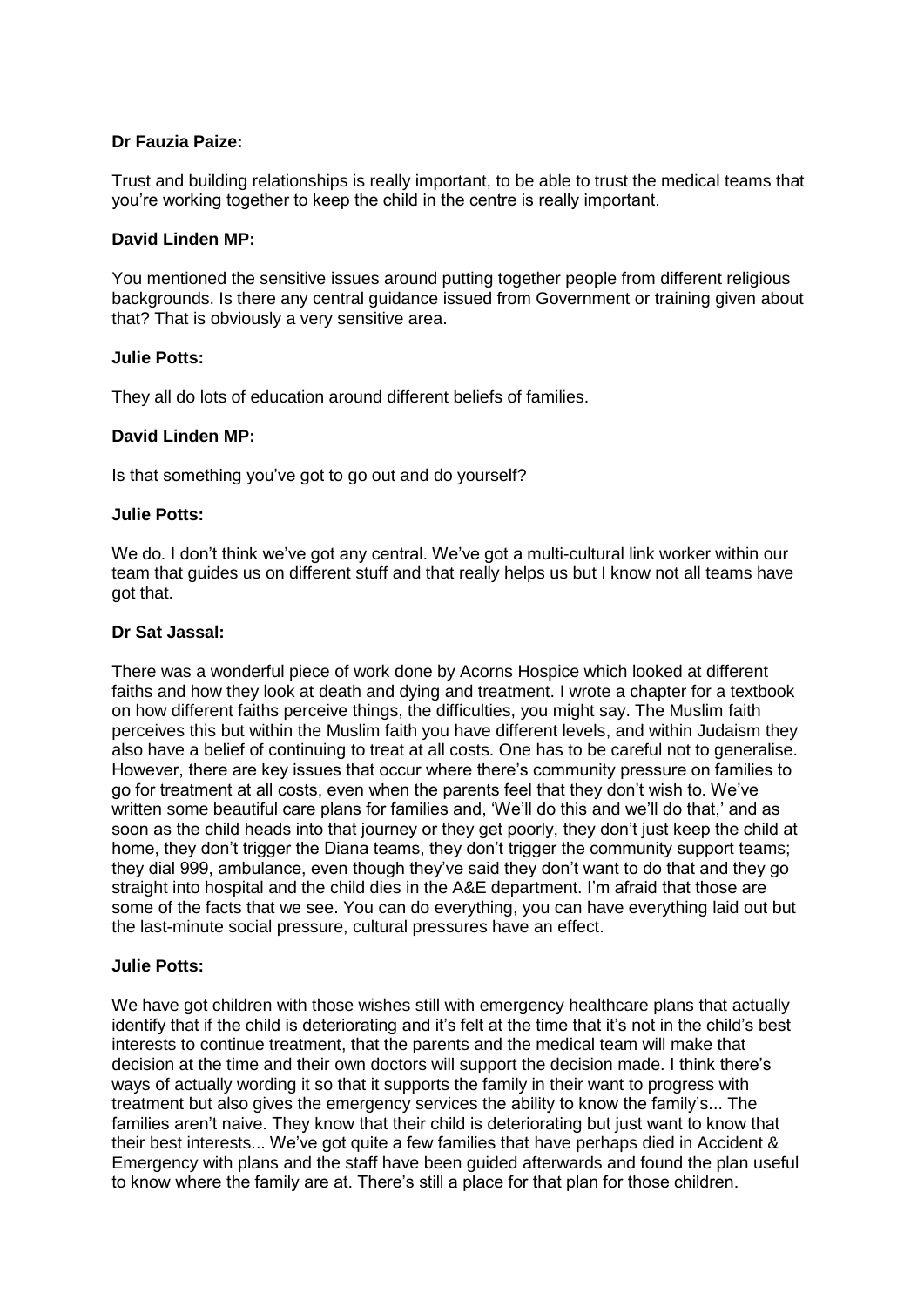# **Dr Sat Jassal:**

One of the key significant improvements that I've seen recently has been around how the Coroner looks at certain types of deaths within religious faiths. So within the Muslim faith, when the child dies you really want to try and get the paperwork done then at the mosque before sunset. This is culturally very important to people. We now have systems in place where the Registrar of Births and Deaths will fast-track the paperwork. You can phone the Coroner even at a weekend. They have special phone numbers for us to call. They'll take the details, rubber-stamp the paperwork through to allow that to happen. This has been a significant improvement for that cultural group and has been a great benefit to them. So there have been some positive changes and, of course, within the care planning you put that into the system because not everybody knows what the phone numbers are for these different people.

## **Christine Jardine MP:**

Just going back to something you said earlier that struck me as being very important, as part of the system, when you come to the point where you have to discuss these decisions with the parents, presumably you have to go to some lengths to make sure that the people who have known the child the longest, and have been most involved, are there, if nothing else as reassurance for the parents, those people who understood are involved. Presumably that's all built into the system as well.

### **Francis Edwards:**

And have a core team around them. You're right to say that is important. There's an example from just this week where a family have been under the care of the oncology team for many years and our team hadn't been involved with that family. The child is suddenly in intensive care and the family just turned round one morning and said, 'Please can we see the palliative care team?' They'd come to a decision then so there were new people coming into that.

#### **Christine Jardine MP:**

So they made the decision themselves when the time was right?

## **Francis Edwards:**

Yes, but it is being flexible, working with them and being available.

## **Dr Sat Jassal:**

There's been a sea change in attitude, particularly in the last ten to 15 years amongst healthcare professionals from where palliative care, when we first started, people said, 'What is it?' They had no idea. Now it's entered mainstream, paediatricians talk about it, they understand about it within specialities. That may not sound impressive in your world, but in our world any change like that is a phenomenal change in consultant thinking. They now will talk directly to use, which never used to happen.

## **Francis Edwards:**

I want to add to that because, for me, this is a big issue. I think that if we have to see children's palliative care as everybody's business, it's everybody's core business working in the health service, working with families, and we need to move away from this idea of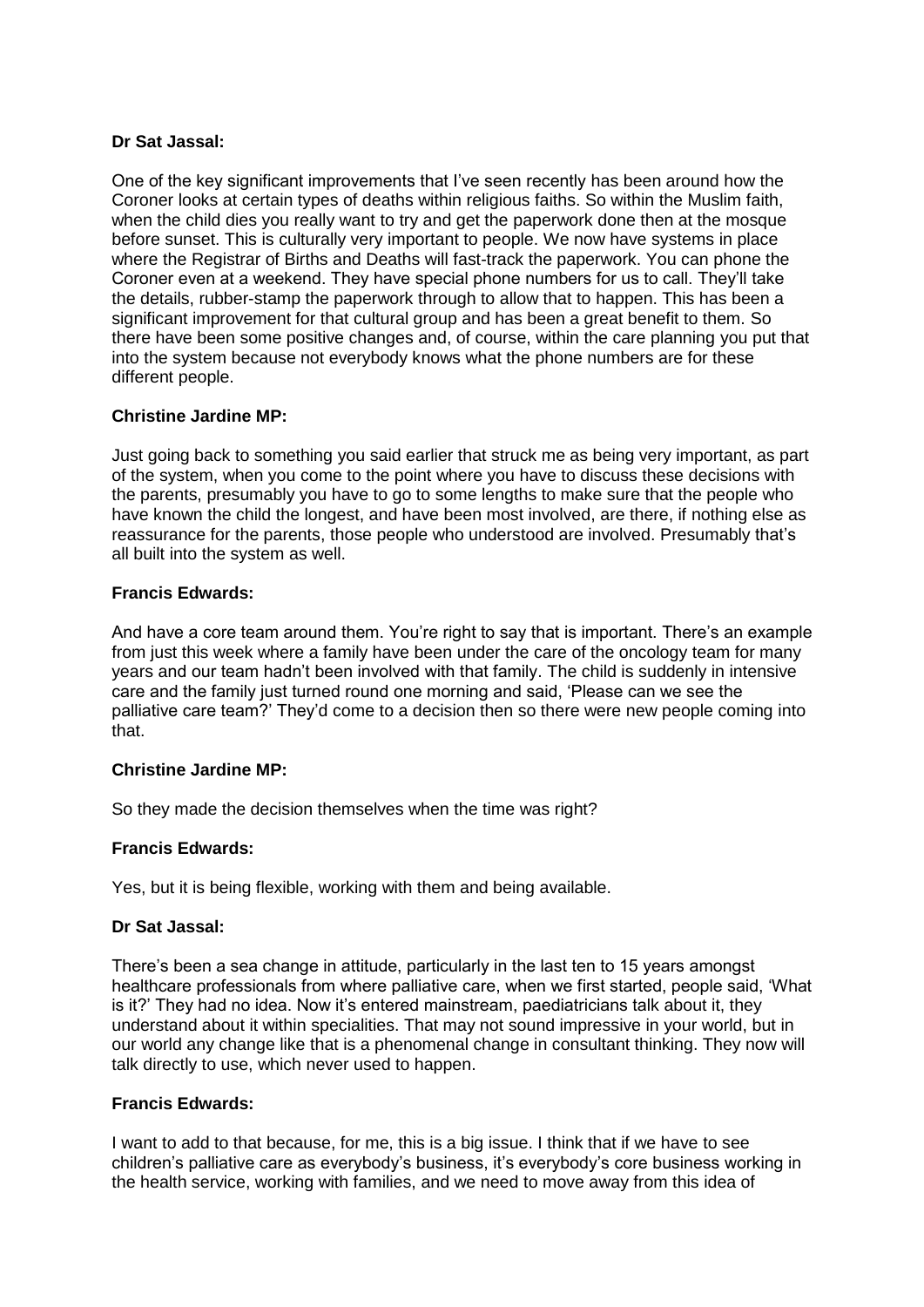specialism, because that just disempowers, and we need to be empowering the person by the bedside to be able to deliver that care, the community nurse working in the home to deliver that care. It shouldn't be seen as a specialist team. That can actually do it a disservice.

### **Julie Potts:**

I'd agree with that but I also think there needs to be people in lead posts.

### **Francis Edwards:**

Absolutely.

### **Julie Potts:**

My role actually embeds palliative care. Originally they said my role shouldn't exist because the care should be embedded but if you've not actually got somebody overlooking and looking at emergency healthcare plans, looking at the training, looking at the packs the staff need for going on call when the child's ill... So I totally agree.

## **Francis Edwards:**

I totally agree with that as well. The way that we work in our team, we're an empowering team. Just recently we worked with one of the wards that had never had a child death. It was going to happen at some stage and we worked with that team and they managed that beautifully, but they did it, we didn't do it. We empowered them to be able to deliver that care because they were the team that knew the family. That's where the family wanted to be.

#### **Dr Sat Jassal:**

This is such an important point from your view of the care plan. Care plan is not something that should be written by the likes of me. It should be written, as you've quite rightly said, by the team who's looking after the child. That team is not a palliative care team, necessarily. It can be any team and it should be the team that knows the child the best and the family the best, because, quite frankly, they have the insights that are needed. It is so difficult for me to go in when I have to and ask to write a care plan for a child when I've only just met them because then I don't have that sense or feel. I can do it but it takes a lot longer.

## **Julie Potts:**

But that often does happen, doesn't it, because we go to Sat to say, 'We are struggling to get a doctor to lead on this,' and then we'll ask. With good community paediatricians recently they weren't doing any plans, but now, what the hospital have been asking for is a discussion with the other consultants. That's when I find it works best. The community team, if they're known to the child, will speak to the various consultants involved with ourselves and then we'll go with the families and even go to the family home with that one doctor that knows everybody's views and they have that conversation with the key people involved, and it's a much nicer environment to do it in the family's home with doctors that they know, than a meeting like this. I've been to meetings like this where everybody's sitting round and we've got people [s.l. scribing 0:48:58] while we're doing it. It's really not an appropriate way round but it's the education on how to go round it.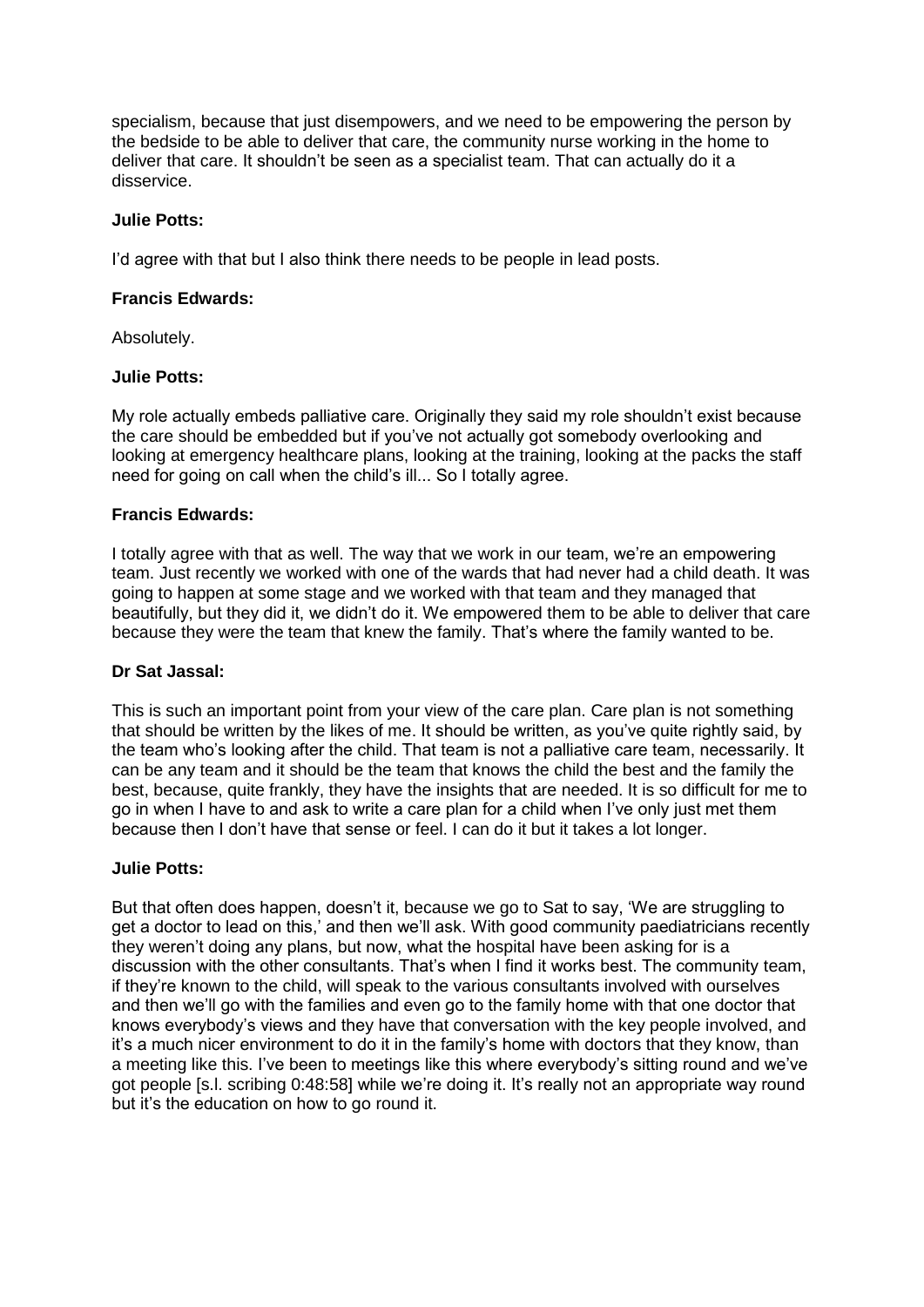We've talked a lot about the hospital and the medical team and your moving it out into the community paediatricians, but another aspect to this is the social care services as well, where there may be a social care support package in place to support the family at home. From your perspective, is there adequate, joined-up working in respect of health and social care? If not, are there any thoughts on we might improve that? What's your experience?

### **Dr Sat Jassal:**

I was told to behave.

### **Catherine McKinnell MP:**

No, you don't have to behave. I would rather hear what you think if that's something that needs to come out of this process, then it will.

### **Dr Sat Jassal:**

The standard answer is that we all work together very effectively. The reality is that the level of cuts that the Government have made to county councils has absolutely crippled social care. Parents fight tooth and nail for every little thing that they need. From a commissioning point of view, commissioners are absolutely broke. Even providing simple things is becoming incredibly difficult. The truth is that actually parents constantly battle for everything. We know it's not easy, and, yes, a lot of parents get this name that they're always complaining, they always want things, but they have to do it. It's the only way they can get anything. It's not because social services aren't wanting to help. They just don't have the resources. It's not that the NHS doesn't want to help. They don't have the resources. I'm afraid this one's on your side of the fence. You need to start to look at what you're actually doing politically. Not hearing from the people who are at the top saying how wonderful everything is, but actually, on the ground, because it ain't wonderful. It's absolutely dire.

## **Catherine McKinnell MP:**

I guess putting that back, I know what the situation is in my local area in terms of the level of funding cuts to the local authority, and I know that one of the casualties of that is always social care, and it's hugely challenging. What would be really helpful to understand is what the practical implications are of that for you as medical practitioners, if there are any. I see it from the social care side from constituents that come to talk to me about their own battles, as you say, to try and get what they need. It would be useful to understand from you as medical practitioners whether you're having to extend your reach further in, where you're able to. I know that the NHS are picking up some of those pieces where social care can't meet it any more. How does that work in practice?

## **Francis Edwards:**

We're finding that more and more children are spending longer and longer in hospital when they could be in another location. I think that's the rub of it. I agree with what Sat said but I'd like to add another spin to that. In 2005 I was asked to go to Dublin to give a talk. I called that talk The Big English Mistake, which they loved, but the mistake is the total lack of coordination. What we need to have is we need to have better coordination of the services that we've got and we need people to be working together. Strong local networks are part of the answer to the issues that we face at the moment. There's some good examples of local networks, the West Midlands being one, but they're very few and far between. We need to focus on that and make sure the hospice sector, social services, NHS are all working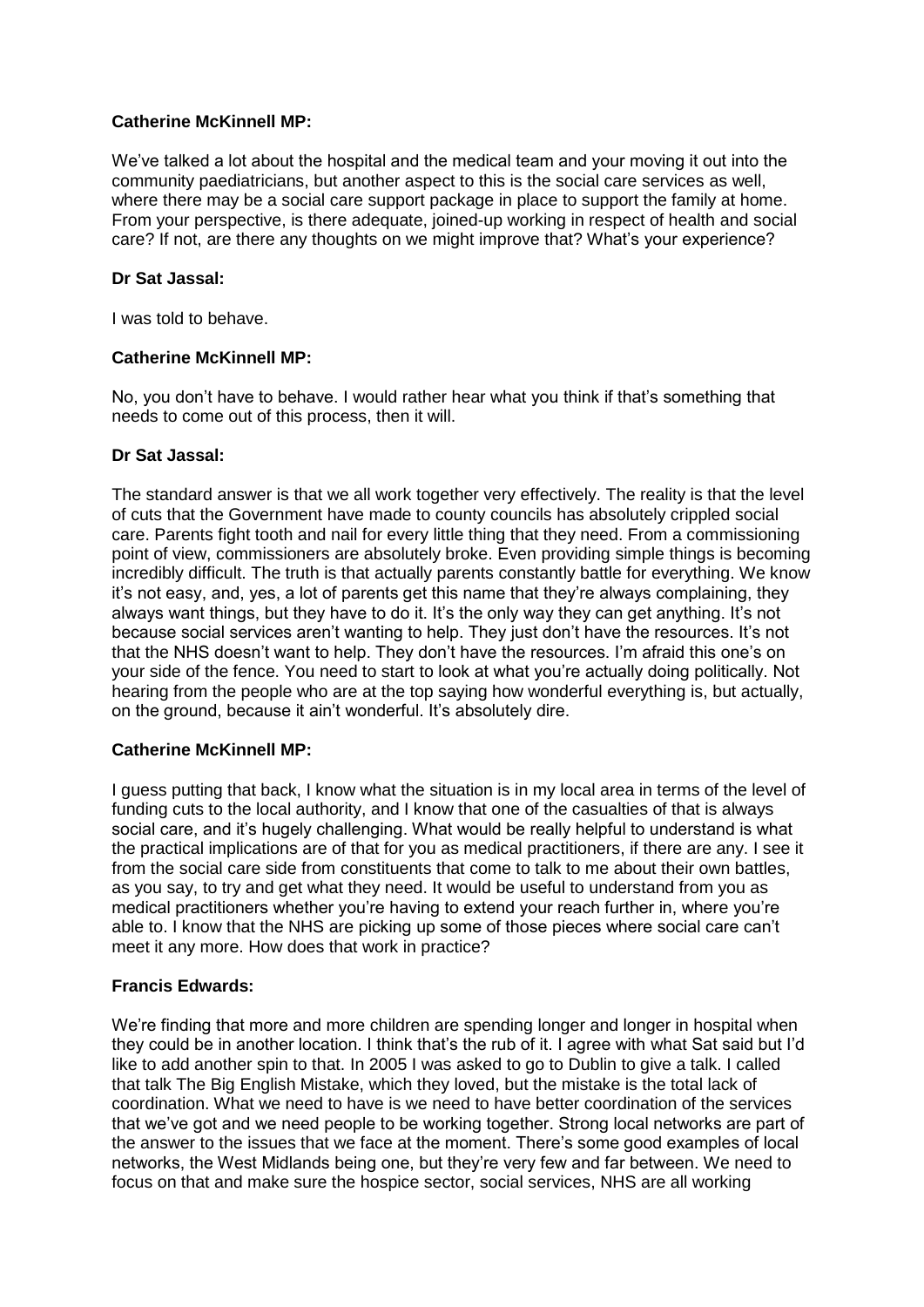together in partnership and not being precious about it, because some preciousness does come into this. Different teams think they're not going to work with anybody else. We need to get over that. For me it's about the total lack of coordination of the resources that we have got.

## **Catherine McKinnell MP:**

Who do you think is taking the lead on that?

### **Francis Edwards:**

I don't think anybody is. Nobody is.

## **Dr Fauzia Paize:**

That's one of the issues that people say and then things fall down the crack in the middle unless the family are able to have that difficult role in amongst everything else.

### **Francis Edwards:**

We've got a mother at the moment whose had surgery on Monday. She's got a very dependent child. She can't now lift for six weeks. That child is going to spend most of the next six weeks in hospital because they haven't got a community care package. That's the wrong place for that child to be.

### **Dr Sat Jassal:**

Better Care Together – did you have that? Better Care Together was a big thing. Now we're into another big thing, which is looking at approaching it a different way. We're all meant to be working together, so working through the CCG we've been told all work together. Social services, we've had so many meetings within our organisation or with social services but when shove comes to push nobody's got any money to give up, nobody moves any money out and all the sectors are being cut back. You can have a lot of nice talk about it but the brutal reality is that when it comes to it, when it comes to us as commissioners – I said I had various hats on – we have to protect the limited resources we have and focus on what are the priorities. For example, social services, their priority is child protection so a large amount of their resources will go down that route. As the cuts are taking effect, they're going to mandatory what they have to do and these extra bells and whistles on... It's what they call them, bells and whistles. The same is happening within the commissioning groups. We don't have any money to give out for anything else. When it comes to the cutbacks, you have to look to see what you're going to cut back on. The net result is always the same. There's somebody stuck in a hospital bed and it's actually costing more but nobody sees it that way.

#### **Catherine McKinnell MP:**

Sorry, but we're going to have to move on to the next panel. This has been really really helpful.

## **Francis Edwards:**

People in Bristol have sat around a local table for ten years and have got nowhere because they take this kind of 'it's all a problem', rather than 'is there another way of going about this?' We've just brought a new group of people together and added a different approach to that and now we've come up with a model of actually trying to coordinate those different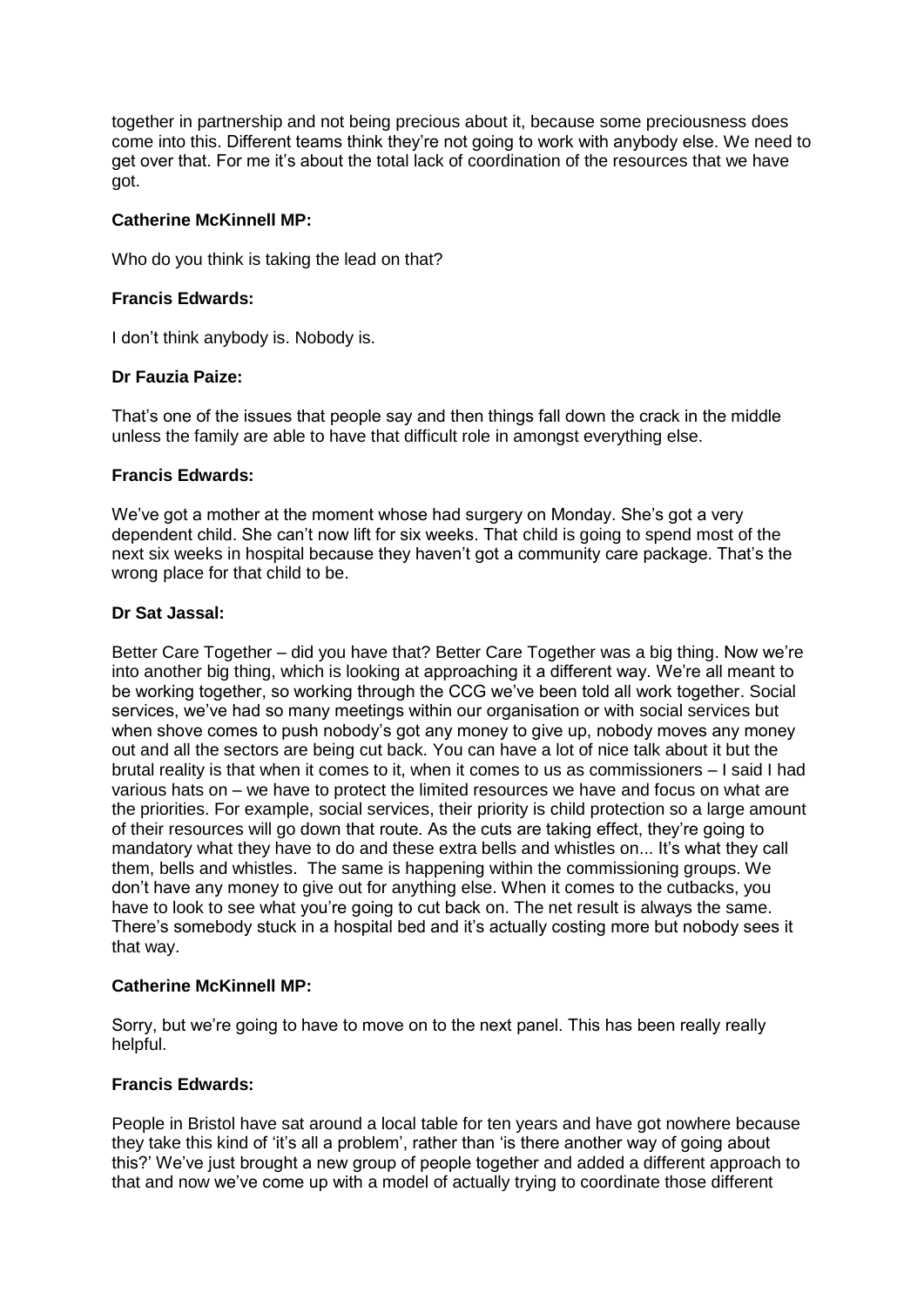local services. It's taking an appreciative inquiry approach to that rather than a problemsolving approach to that and that's what we need. We need some fresh thinking and we need a new model.

### **Julie Potts:**

I just wanted to really quickly say there's one thing we've not covered is in adult services there's adults that are dying, at end of life, where you've got specific services set up for end of life – specialist nurses, lots of doctors and training available. Within children's, because it's perceived as small numbers, there isn't the same level of need. You don't need a nursing service constantly to provide end-of-life care because we're not always on call. So we'll do the core level of care for all the children and then when we get a child end-of-life care, first of all we feel it's a battle to set the on-call up and make sure that everything's in place because the hospital aren't aware of what we need in the community and the anticipatory medication, the parallel planning, the step-ups and things. You've got our nursing team and physios that are doing their day job, with all the other children they're looking after, and then they get a child for end-of-life care. The nurses that actually do the day job are providing the on-call at night. In adult it's district nurses. They have a nursing service that provide night care, so I could be working all day today and then I'm also on call and then could be called out for quite a period in the night. Because it's small numbers we haven't got the... I feel there needs to be some money ring-fenced so that when you do get a child for palliative care, it doesn't just go to the money for the family to have decision tools and funding for them to have a bit of respite, but actually to provide nurses, to increase the nurses to be able to accommodate the out-of-hours care as well. We say about giving families choices but the choice is that they are going to do the care for their child at home with a nurse visiting to set up care or to actually visit them when their child's condition deteriorates. Because of the goodness in our hearts and the care that we have for our families, we provide family choice and that's because of the care and dedication of the team, not because there's resources and things set in place.

## **Dr Fauzia Paize:**

I know we need to finish but I don't think we do offer enough choice in location of end-of-life care. Partly, for me, it's the set-up of our transport services. They don't necessarily lend itself to be able to provide end-of-life care outside of a neonatal unit for when babies that are dying.

## **Julie Potts:**

Weekends, bank holidays, out of hours.

## **Dr Fauzia Paize:**

Yes, it's emergency services only.

## **Catherine McKinnell MP:**

So the other aspect of that as well is hospice and hospice care and I know that we're going to hear from the next panel from three different hospices. Is there anything else you'd finally like to add?

### **Dr Sat Jassal:**

Just to say thank you for giving us the opportunity to talk to you.